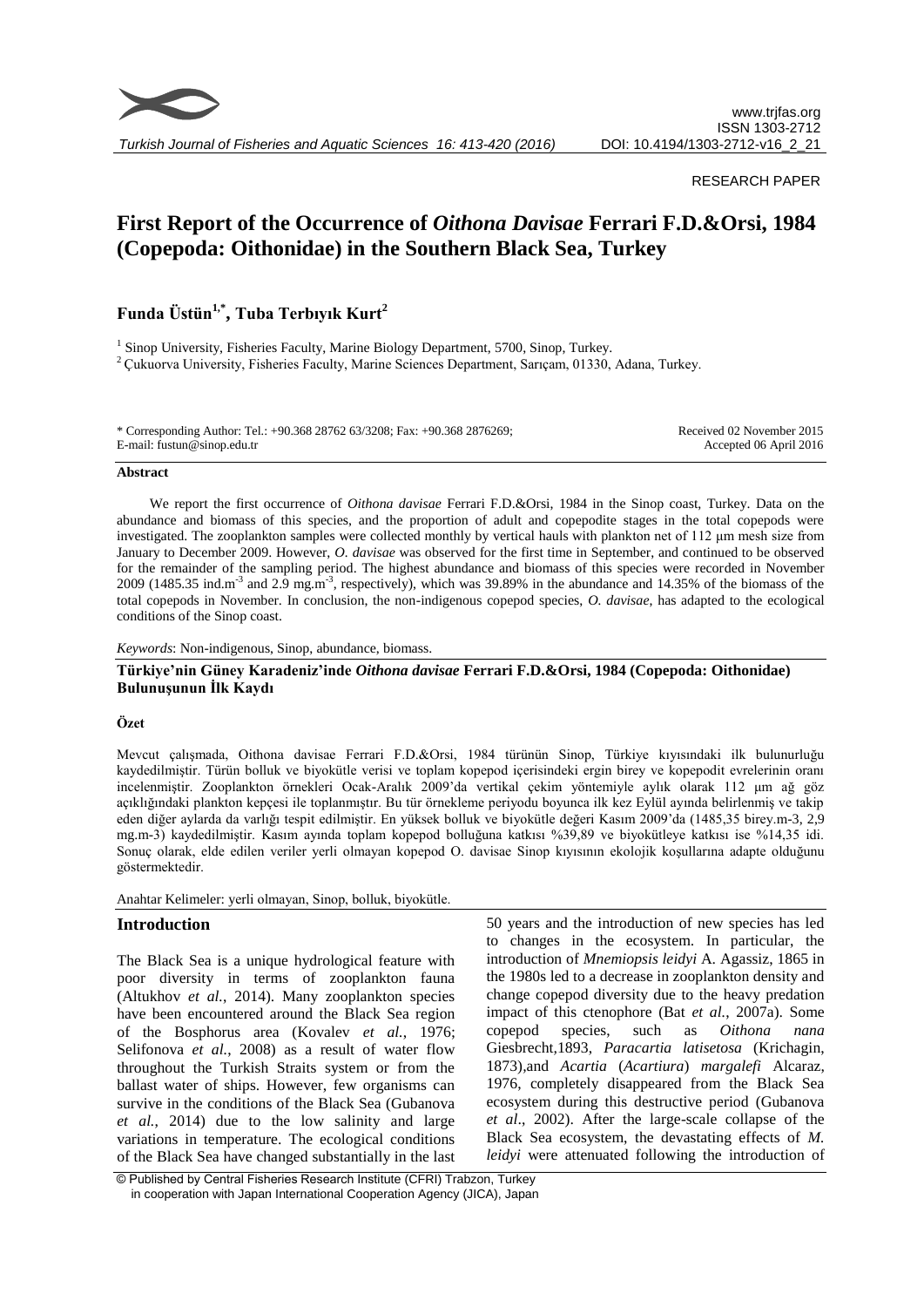*Beroe ovata* Bruguière, 1789, which is a voracious predator of *M. leidyi* (Kideys, 2002; Boxshall, 2007). Subsequently, the species lost from the Black Sea ecosystem have been replaced by other species that share a similar ecological niche. Therefore, the absence of *O. nana* together with the decrease of *M. leidyi* provided the opportunity for *O. davisae* to successfully invade the Black Sea. Individuals of this species not only could survive in Black Sea conditions, but also had established populations (Gubanova *et al.*, 2014).

*Oithona davisae* is indigenous to Japan and the China Seas (Razouls *et al.*, 2005-2015) and is found in some eutrophic areas, such as Tokyo Bay (Uchima and Hirano, 1988; Uchima and Murano, 1988; Uye, 1994; Itoh *et al.*, 2011), Ariake Bay (Hirota, 1990), and Fukuyama Bay (Uye and Sano, 1995). This species is also invasive in coastal waters off the west coast of the United States (Ferrari and Orsi, 1984), southern Chile (Hirakawa, 1988), and the Spanish Mediterranean (Saiz *et al.*, 2003). It was demonstrated that the species which was identified as *Oithona brevicornis* in the Black Sea in 2001 (Zagorodnyaya, 2002), was actually *O. davisae* after re-examination of zooplankton samples of 2008 and 2011 (Temnykh and Nishida, 2012). As a result, although *O. brevicornis*  (Zagorodnyaya, 2002; Altukhov and Gubanova, 2006; Gubanova and Altukhov, 2007; Selifonova, 2009; Altukhov, 2010; Timofte and Tabarcea, 2012) and *O. davisae* (Temnykh and Nishida, 2012; Mihneva and Stefanova, 2013; Altukhov *et al.*, 2014; Svetlevich and Hubareva, 2014; Shiganova *et al.*, 2015) are two different names for the same species in Black Sea, *O. davisae* is accepted as the correct name.

Here, we reported the occurrence of the nonindigenous copepod, *Oithona davisae*, for the first time in a coastal area of Sinop (southern Black Sea, Turkey) and provided new data on the abundance and biomass of this species during the period from September to December 2009.

## **Materials and Methods**

#### **Study Area**

Sinop is located in the Boztepe Peninsula, which stretches toward the northern coastline of the southern Black Sea (Figure 1). The coastal zone of Sinop is shallow and has a maximum depth of 50-55 m. Sinop, with its 175 km coastline, is an important region owing to its natural harbor, offering anchorage and protection from northern and eastern winds (Anonymous, 2011). Its many *Zostera* grass beds are protected from the action of heavy waves, and this region supports benthic, demersal, and pelagic organisms, among others (Aysel *et al.*, 2004; Dural *et al.*, 2006). Sinop is at the conjunction of east- and west-flowing currents, and is therefore near an unusually rich marine biological environment (Oguz *et al*., 1993), enhanced by the city's low population

and underdeveloped industry, which produces little pollution.

#### **Sampling and Laboratory Studies**

Zooplankton samples were collected monthly from one station (indicated in Figure 1) located in the coastal zone of Sinop in the southern Black Sea (42°00'21''N, 35°09'32''E; depth of 50 m) in 2009. The temperature and salinity of the sea water were measured using an YSI 6600 brand CTD probe after each zooplankton sampling. The zooplankton samples were collected vertically from the bottom to the surface using plankton net (mesh size 112 µm, mouth diameter 50 cm). After collection, a zooplankton sample was immediately fixed in 4% formalin-sea water solution. In the laboratory, two subsamples were taken from a container of known volume using a stempel pipette (1 mL). The identification and counting of adult and copepodite stages of *O. davisae* were carried out using these subsamples under a microscope on a zooplankton counting chamber. Naupliar stages of this species were not included in this study due to the unsuitable mesh size of our zooplankton net (Uye and Sano, 1995). The abundance and biomass of *O. davisae* were calculated as individual (ind.)  $m^{-3}$  and  $mg.m^{-3}$ , respectively. Biomass were calculated based on wet individual weights (Petipa, 1957) and biomass values of *O. davisae* were calculated using the individual weight of *Oithona nana* due to their having a body of similar length and shape. The results are given as mean  $\pm$ standard deviation. The main references used for the identification of *O. davisae* were Ferrari and Orsi (1984), Temnykh and Nishida (2012), and Razouls *et al.* (2005–2015).

## **Results**

## **Hydrography of Study Area**

Temperature and salinity values at 10 m depth were used for the characterizing the temporal changes in sampling area. This depth was chosen owing to the susceptibility to rapid changes in these parameters at this depth caused by wind, solar heating, or rain. During the sampling period, the sea water temperature fluctuated from 8.49°C to 23.96°C. The minimum temperature values were recorded in February and March, whereas the maximum values were in July and August. Sea water salinity varied slightly over the year and ranged between 17.46‰ to 18.02‰. The lowest salinity values were observed in July and March, whereas the highest value was measured in December. (Figure 2).

### **Morphology of** *O. Davisae*

Measurements were taken from 32 female specimens. The total length of *O. davisae* female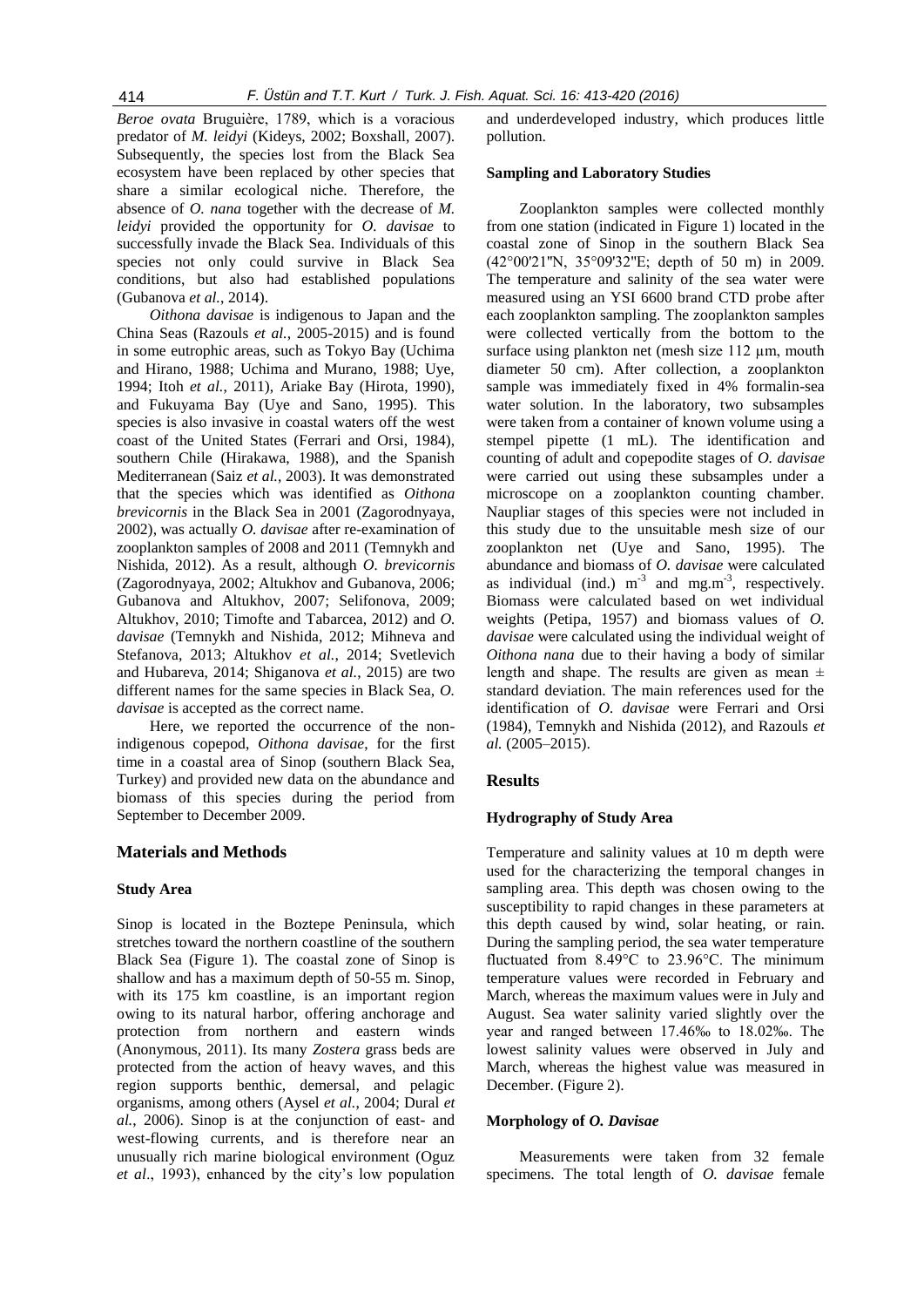

**Figure 1.** Location of the sampling station.



**Figure 2.** The monthly change in sea water temperature (°C) and salinity (‰) at 10 m depth throughout 2009 in Sinop coastal area.

ranged from 0.48 to 0.54 mm (mean length 0.51  $\pm$ 0.02 mm). The length ratio of the prosome/urosome in the dorsal view measured between 1.17 and 1.50 (mean of 32 specimens was  $1.32 \pm 1.38$  mm) (Figure 3a). Antennule length ranged from 0.23 to 0.26 mm (mean of eight specimens was  $0.24 \pm 0.014$  mm). The distal single seta of the first inner lobe were long, approximately 2.5 times the length of the single seta on the maxillule (Figure 3b). The proportional lengths of the first-to-fifth urosomal segments and caudal rami were 12.72:31.63:15.00:12.93:10.76:10.52 (mean value of 10 specimens). The caudal ramus measured  $2.42 \pm 0.15$  times longer than it was wide (mean value of 10 specimens) (Figure 3d).

The total length in the dorsal view ranged from 0.44 to 0.50 mm (mean of 27 specimens was  $0.47 \pm$ 0.02 mm) in males. The length ratio of the prosome/urosome fluctuated between 1.50 and 1.88 (mean of 30 specimens was  $1.64 \pm 0.1$  mm) (Figure 4a). The length of antennule varied from 0.17 to 0.21 mm (mean of 9 specimens was  $0.19 \pm 0.015$  mm). The caudal ramus was  $2.18 \pm 0.26$  times longer than it was wide (mean value of 10 specimens). The proportional lengths of the first-to-sixth urosomal segments and caudal rami were

8.06:33.33:14.72:12.64:10.42:9.17:12.08 (mean value of 10 specimens) (Figure 4d).

## **Abundance and Biomass Distribution of** *O. Davisae*

Zooplankton samples were collected during all of 2009. However, *O. davisae* was the first observed in September 2009 and became common in subsequent sampling months. The abundance and biomass of *O. davisae* were  $56.05$  ind.m<sup>-3</sup> and  $0.15$ mg.m<sup>-3</sup>, respectively in September; these measures increased during other sampling periods, reaching the highest levels in November (1485.35 ind.m<sup>-3</sup>, 2.9  $mg.m<sup>-3</sup>$  (Figure 6).

*O. davisae* comprised 15.9% of the total copepod abundance between September and December, with the highest proportion (39.9%) being recorded in November. According to biomass, the average contribution of *O. davisae* to the copepod total over four months was 5.3%, with the highest proportion (14.4%) being measured in November (Figure 5).

Copepodite stages and adults of *O. davisae* were observed from September to December. The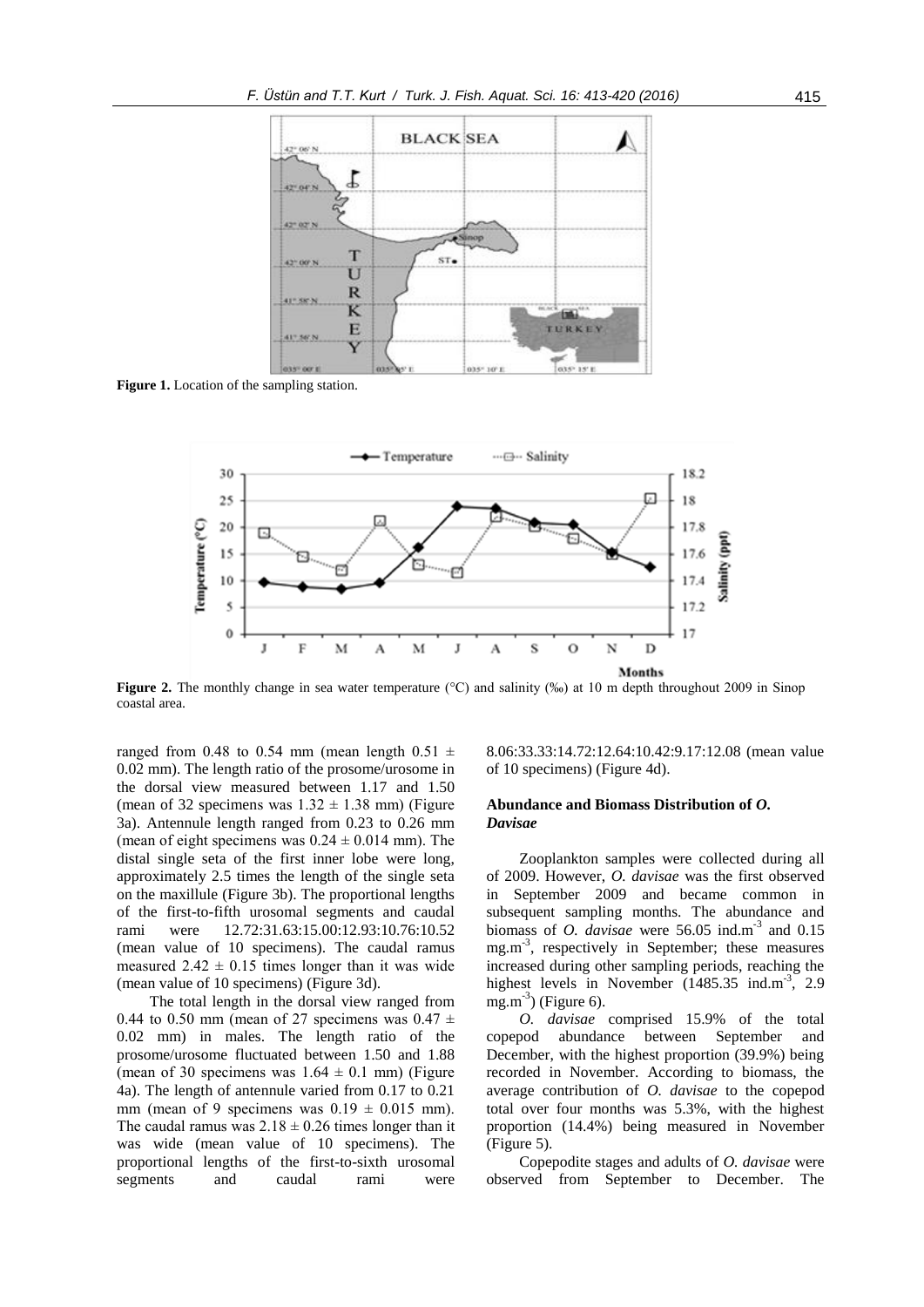

**Figure 3.** Lateral view (a); maxillule (b); mandible (c); urosome (d) in female.



**Figure 4.** Lateral view (a); maxillule (b); mandible (c); urosome (d) in male.



**Figure 5.** Contribution (%) of *Oithona davisae* to the total copepod abundance and biomass in the sea of Sinop in four months.

proportion of individuals in the copepodite stages increased gradually over these four months. The C5- C4 stages were more abundant in the *O. davisae*  population and followed the C3-C2-C1 stages in terms of abundance. However, the contribution of the adult population to the total biomass was greater than the C3-C2-C1 stages in September and October (Figure 6).

## **Discussion**

*O davisae* (first identified as *O. brevicornis*) was first recorded in Sevastopol Bay in December 2001 and their abundance changed from  $8.3$  to  $18$  ind.m<sup>-3</sup> in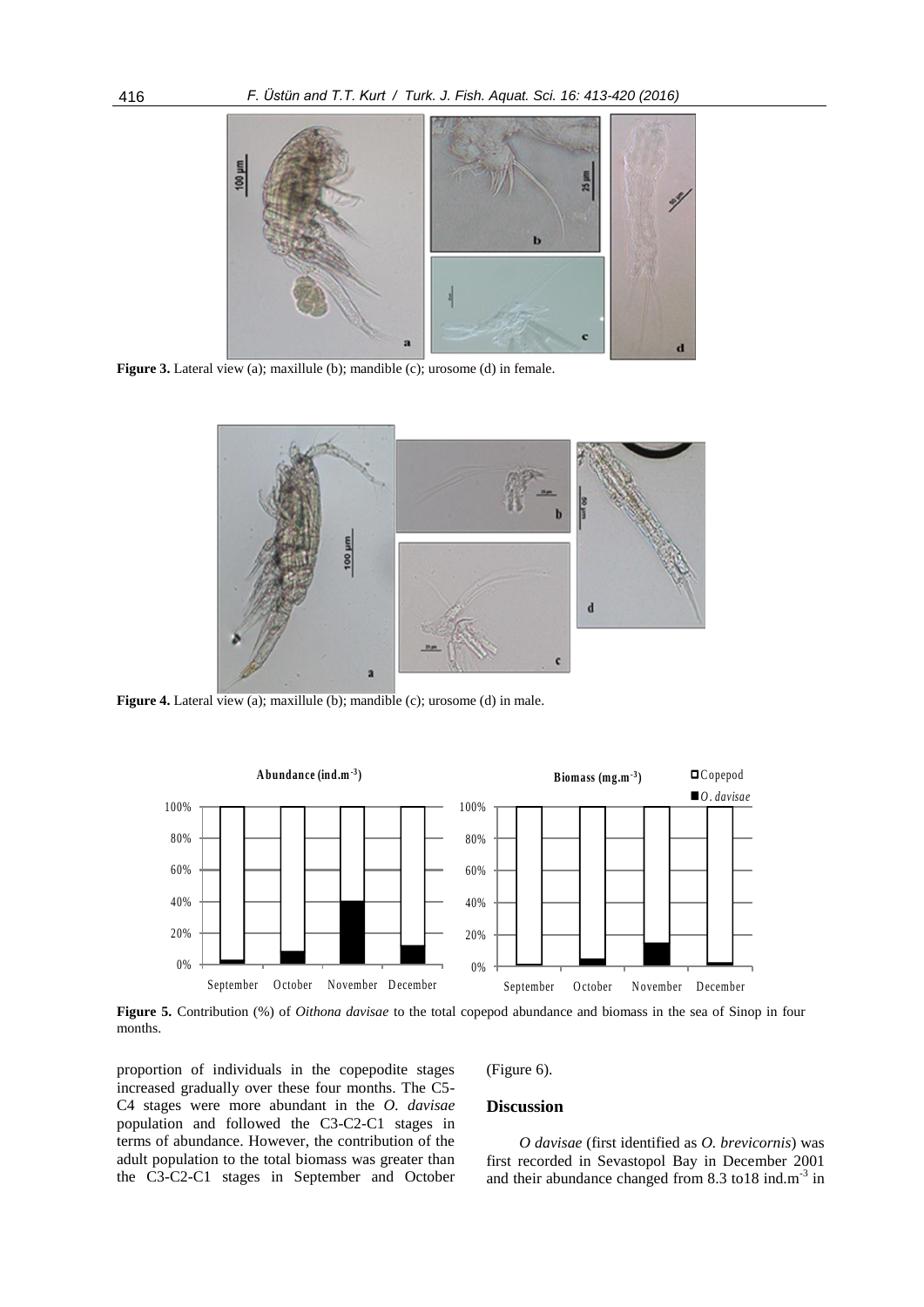this month (Zagorodnyaya, 2002). This species appeared again four years later in October 2005 (2 adult females) in Sevastopol Bay (northern Black Sea). Within one month of this discovery, *O. davisae* began to appear in the samples regularly. The maximum abundance was  $2311$  ind.m<sup>-3</sup> (mean: 492) ind.m<sup>-3</sup>) in October-December 2005, 620 ind.m<sup>-3</sup>  $(mean: 134 ind.m<sup>-3</sup>)$  in January-March 2006, and was not discovered in April-May 2006 in net catches (Altukhov and Gubanova, 2006). This species was seen again in plankton in late August 2006 and its peak abundance (42667 ind.m<sup>-3</sup>) was recorded at the end of October 2006 in Sevastopol Bay. The contribution of this species to the total copepod abundance was 70% (reaching a maximum of 96- 97%) between September and the end of 2006 (Gubanova and Altukhov, 2007). The abundance of *O. davisae*, which was highly variable from 2001 to 2006, increased gradually in 2007-2009 and was always detected in plankton samples during this time. Peak abundance was reached to the mouth of Sevastopol Bay in late October 2007 (46200 ind. $m^{-3}$ ), to the center of the bay in early December 2008  $(91650 \text{ ind.m}^{-3})$  and mid-June 2009 (71167 ind. m<sup>-3</sup>). From 2006 to 2009, the annual average abundance of *O. davisae* increased from 1749 to  $5543$  ind.m<sup>-3</sup> in the mouth of Sevastopol Bay and from 4347 to 22284 ind.m<sup>-3</sup> in the center of bay. During the period of maximum density of *O. davisae*, its contribution to total copepod abundance increased to 96.42% (mouth of bay) and 98.72% (center of bay). Moreover, between 2006 and 2009, the population of this species increased along the shores of Sevastopol, and its

contribution to the total abundance of Copepoda reached 99% (Altukhov *et al.*, 2014).

*O. davisae* was reported in northeastern Black Sea (Novorossiysk Bay) for the first time in 2003. Its maximum abundances in this area were 1620 and 1060 ind.m-3 in the autumn of 2005 and 2006, respectively. In both years, its abundance increased until the end of autumn. This species was not observed in samples during February-May. Several specimens of *O. davisae* were found in September 2005, and its abundance increased to  $5500$  ind.m<sup>-3</sup> in November 2009 in Gelendzhik Bay. In Port Tuapse, its abundance was  $840$  ind.m<sup>-3</sup> in October 2005, 1060 ind.m<sup>-3</sup> in September 2006, and 3000 ind.m<sup>-3</sup> in November 2009. *O. davisae* was not found in 2004- 2007 in Anapa Bay, but in December 2009, the abundance of this species was less than 900 ind. $m^{-3}$ (Selifonova, 2009; Selifonova, 2011).

*O. davisae* was discovered in the western Black Sea (Bulgarian coasts) in September 2009 and abundance values varied between 128 and 4492 ind.m<sup>-3</sup> in 2009, 19-43818 ind.m<sup>-3</sup> in 2010, and 17-5918 ind. $m<sup>-3</sup>$  in 2011. The average value was reported as being  $1194$  ind.m<sup>-3</sup> in 2009, 4824 ind.m<sup>-3</sup> in 2010, and 854 ind.m<sup>-3</sup> in 2011. This species was observed in September and November in 2009. The following year, *O. davisae* was found from July to December 2010, with surface temperatures ranging from 24.5ºC in July to 12.8ºC in December. In 2011, the species was present from April to October with surface temperatures ranging from 14.9 to 16.4ºC. In 2012, the species was found in March at temperatures of 7.3<sup>o</sup>C with abundance ranging between 12-61 ind.m<sup>-3</sup>



Figure 6. The monthly change of total abundance (ind.m<sup>-3</sup>) and biomass (mg.m<sup>-3</sup>) of *Oithona davisae*, and monthly percent abundance and biomass contribution of copepodite and adult individuals of *Oithona davisae* of Sinop coast during September to December 2009.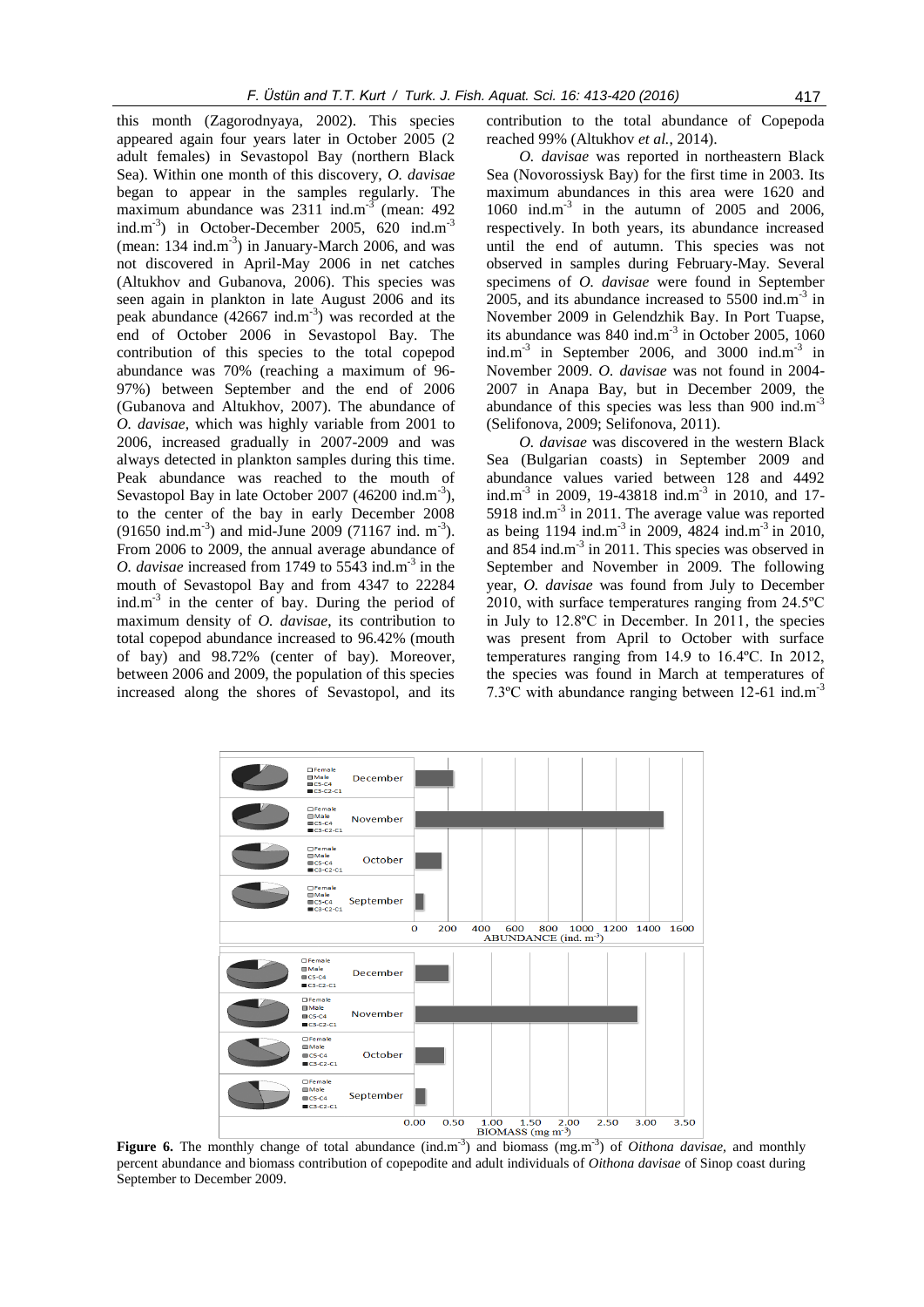with an average value of  $15$  ind.m<sup>-3</sup> (Mihneva and Stefanova, 2013). The average abundances of *O.*  davisae were 315 ind.m<sup>-3</sup> in August 2010 (maximum 1375 ind.m<sup>-3</sup>) and 111 ind.m<sup>-3</sup> in September 2010 (maximum 510 ind.m<sup>-3</sup>) in the northwestern Black Sea (Romanian coasts) (Timofte and Tabarcea, 2012).

In the present study, *O. davisae* was initially observed in September 2009 (56 ind.m<sup>-3</sup>), and was then observed at remarkable high densities until the end of the sampling period (December). The maximum abundance was observed in November  $(1485 \text{ ind.m}^3)$ . The mean abundance value of *O*. *davisae* during the period from September to December was to be  $484 \pm 671.5$  ind.m<sup>-3</sup> in Sinop in 2009. In this study, the abundance of *O. davisae* was generally lower than in other sampled areas (except northwestern region).

The studies described above demonstrated that this species acclimatized to the new environment after it was first recorded, and gradually both the frequency and its abundance among the Black Sea zooplankton increased. While *O. davisae* was initially observed in plankton in autumn, it was detected in the marine environment throughout the year in the following years. Maximum abundance was detected in August-December period.

Populations of *O. davisae* initially became established in coastal waters but later were detected in the off-shore waters of Black Sea. These findings demonstrate that the distribution of *O. davisae*, which is an epipelagic-neritic species, gradually expanded in the Black Sea year by year, as population abundance also increased. The non-indigenous species settling in the coastal zone have to adapt to wide variability in salinity (Lee *et al.*, 2003) and temperature (Altukhov *et al.*, 2014). The majority of holoplanktonic copepods are assumed to be osmoconformers (Mauchline, 1998). With their experimental study, Svetlichny and Hubareva (2014) demonstrated that the salinity tolerance of *O. davisae* was between 3 and 40‰. They also stated that the osmoregulatory abilities of *O. davisae* might facilitate their successful adaptation to the brackish Black Sea. The species was found at salinities between 22.8-32.3‰ in Japanese coastal water (Hirota, 1990; Uye and Sano, 1998; Itoh *et al.*, 2011) and at 12‰ salinity in San Francisco, California (Ferrari and Orsi, 1984). In the present study, *O. davisae* was found at salinities ranging from 7.6‰ (November)-18.02‰ (December).

*O. davisae* is regarded as the thermophilic species because its maximum population density occurs in warm seasons in natural system (T>20ºC; Uye and Sano, 1995; Nakane *et al.*, 2008). The presence of *O. davisae*, which is a eurythermic species, in plankton was observed between 8.2-23.2ºC in the northern Black Sea (Altukhov *et al.*, 2014) and between 7.3-24.5ºC in the western Black Sea (Mihneva and Stefanova, 2013). In the present study, the species was found at temperatures ranging from 20.95 (September) to 12.53ºC (December). In its original habitat (shore waters of southwestern Japan), *O. davisae* is found at temperatures between 8.9 and 28.2ºC (Uye and Sano, 1995). Its high tolerance to varying environmental conditions allows *O. davisae* to survive and reproduce in the Black Sea (Altukhov *et al.*, 2014).

The feeding strategy of *O. davisae* contributes to its widespread distribution in the ecosystem. *O. davisae* is microflegellat feeder (Uchima, 1988). Dinoflagellates and other micro-nanoplankton species have grown faster than diatoms in the Black Sea over the last 10 years (Nesterova *et al.*, 2008). Dinoflagellates are found at higher abundances in summer and autumn in Sinop (Bat *et al.*, 2007b). This ample food supply may enable *O. davisae* to reach high levels of abundance, especially in the autumn period.

In conclusion, *O. davisae* was discovered in the Sinop Bay for the first time. In consideration of the high tolerance to ecological variability and gradual increase in the range of this species in the Black Sea, it will become a permanent member of the zooplankton of this area. Natural succession in the zooplankton community may also be altered as a result of the high rate of spread of *O. davisae*, as has been observed in other areas of the Black Sea. We propose that monitoring studies are required to determine whether such changes affect the fish stocks or the jellyfish population, and to investigate the impacts this may have on the ecosystem.

## **Acknowledgements**

The authors are grateful to the TUBITAK– NASU 108Y340 projects. We also thank the staff at the RV 'Arastırma-1' for assistance with the cruises. We would also like to thank referees for valuable comments on the manuscript.

## **References**

- Altukhov, D.A. and Gubanova, A.D. 2006. *Oithona brevicornis* Giesbrecht in the Sevastopol Bay in October, 2005-March, 2006. Marine Ecology Journal (Morskyj Ecologichny Journal), 5(2): 32. (in Russian).
- Altukhov, D.A. 2010. Distribution of *Oithona brevicornis* (Copepoda: Cyclopoida) population along the Crimean Coast. Marine Ecology Journal (Morskyj Ecologichny Journal), 9: 71. (in Russian with an English abstract).
- Altukhov, D.A., Gubanova, A.D. and Mukhanov, V.S. 2014. New invasive copepod *Oithona davisae* Ferrari and Orsi, 1984: seasonal dynamics in Sevastopol Bay and expansion along the Black Sea coasts. Marine Ecology an Evolutionary Perspective, 35 (Supplement s1): 28-34. doi: 10.1111/maec.12168
- Anonymous 2011. Sinop ili çevre durum raporu, 2011*.*  Sinop Valiliği Çevre ve Şehircilik İl Müdürlüğü, Sinop. (in Turkish)
- Aysel, V., Erduğan, H., Dural, B., Okudan, E.Ş., Şenkardeşler, A. and Aysel, F. 2004. Marine flora of Sinop (Black Sea, Turkey). Ege Journal of Fisheries and Aquatic Sciences, 21(1-2): 59-68.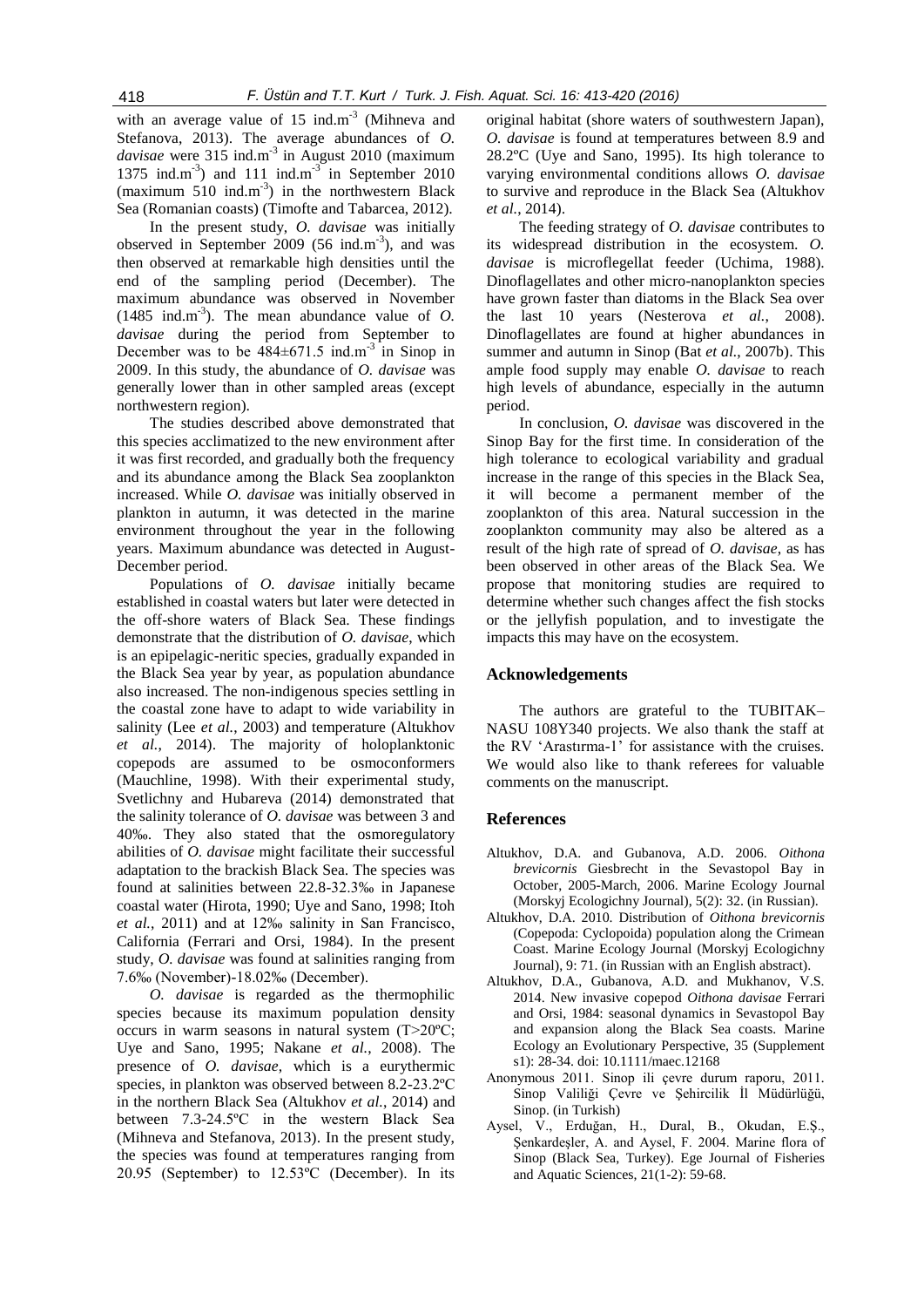- Bat, L., Şahin, F., Satılmış, H.H., Üstün, F., Özdemir-Birinci, Z., Kıdeyş, A.E. and Shulman, G.E. 2007a. The changed ecosystem of the Black Sea and its impact on anchovy fisheries. Journal of FisheriesSciences, 1(4): 191-227. doi: 10.3153/jfscom.2007024 (in Turkish).
- Bat, L., Sahin, F., Ustun, F., Kideys, A.E. and Satilmis, H.H. 2007b. The qualitative and quantitative distribution in phytoplankton and zooplankton of southern Black Sea of cape Sinop, Turkey in 1999- 2000*.* Proceedings of the Oceans 2007-Europe Conference; 18-21 June 2007, pp.1-6. doi.10.1109/OCEANSE.2007.4302224/.
- Boxshall, G. 2007. Alien species in European coastal waters. Aquatic Invasions, 2(4): 279-280. doi: 10.3391/ai.2007.2.4.1
- Dural, B., Aysel, V., Demir, N., Yazıcı, I., Karaçuha, A., Okudan, E.Ş., Atalay, G. and Keleş, H. 2006. The distribution, fenology and algal flora of seagrasses along western Black Sea coast (Turkey) and the flowering and mapping of Zosteraceae. TUBITAK-Procet no: TBAG-2332 (103T140), 156pp. (in Turkish).
- Ferrari, F.D. and Orsi, J. 1984. *Oithona davisae*, new species, and *Limnoithona sinensis* (Burckhardt, 1912) (Copepoda, Oithonidae) from the Sacramento San-Joaquin Estuary, California. Journal of Crustacean Biology, 4: 106-126. doi: 10.1163/1937240X84X00110
- Gubanova A, Polikarpov I, Saburova M, Prusova I. 2002. Long-term dynamics of mesozooplankton by the example of the Copepoda community in Sevastopol Bay (1976-1996). Oceanology 42:512-520.
- Gubanova, A. and Altukhov, D. 2007. Establishment of *Oithona brevicornis* Giesbrecht, 1892 (Copepoda: Cyclopoida) in the Black Sea. Aquatic Invasions, 2: 407-410. doi: 10.3391/ai.2007.2.4.10.
- Gubanova, A., Altukhov, D., Stefanova, K., Arashkevich, E., Kamburska, L., Prusova, I., Svetlichny, L., Timofte, F. and Uysal, Z. 2014. Species composition of Black Sea marine planktonic copepods. Journal of Marine Systems, 135: 44-52. http://dx.doi.org/10.1016/j.jmarsys.2013.12.004
- Hirakawa, K. 1988. New records of the North Pacific coastal planktonic copepods, *Acartia omorii*  (Acartiidae) and *Oithona davisae* (Oithonidae) from southern Chile. Bulletin of Marine Science, 42: 337- 339.
- Hirota, R. 1990. Microdistribution of the marine copepod *Oithona davisae* in the shallow waters of Ariake-kai mudflats. Japan Marine Biology, 105: 307-312. doi: 10.1007/BF01344300
- Itoh, H., Tachibana, A., Nomura, H., Tanaka, Y., Futota, T. and Ishimaru, T. 2011. Vertical distribution of planktonic copepods in Tokyo Bay in summer. Plankton Benthos Research, 6(2): 129-134. doi: 10.3800/pbr.6.129
- Kideys, A.E. 2002. Fall and rise of the Black Sea ecosystem. Science, 297: 1482-1484. doi: 10.1126/science.1073002
- Kovalev, A.V., Georgieva, L.V. and Baldina, E.P. 1976. Influence of water mass exchange from Bosphorus on the content and distribution of the plankton in the nearest seas. In V.I. Belyaev (Ed.), Investigation of water mass exchange from Tunis Channel and Bosphorus. Naukova Dumka: Kiev: 68-73.
- Lee, C.E., Remfert, J.L. and Gelembiuk, G.W. 2003.

Evolution of physiological tolerance and performance during freshwater invasions*.* Integrative and Comparative Biology, 43(3): 439-449. doi:10.1093/icb/43.3.439.

- Mauchline, J. 1998. The biology of calanoid copepods. In: J.H.S. Blaxter, A.J. Southward, P.A. Tyler (Ed.), Advances in Marine Biology. vol. 33. Academic Press, San Diego, 710 pp. doi:10.1016/S0065- 2881(08)60234-5
- Mihneva, V. and Stefanova, K. 2013. The non-native copepod *Oithona davisae* (Ferrari FD and Orsi, 1984) in the Western Black Sea: seasonal and annual abundance variability. Bioinvasions Records, 2(2): 119-124. doi:

http://dx.doi.org/10.3391/bir.2013.2.2.04.

- Nakane, T., Nakaka, K., Bouman, H. and Platt, T. 2008. Environmental control of short-term variation in the plankton community of inner Tokyo Bay, Japan. Estuarine, Coastal and Shelf Science, 78(4): 796-810. doi:10.1016/j.ecss.2008.02.023
- Nesterova, D., Moncheva, S, Mikaelyan, A., Vershinin, A., Atakov, V., Boicenco, L., Yaktan, F., Sahin, F. and Gvarishvili, T. 2008. State of Phytoplankton. In: T. Oguz (Ed.), State of the Environment of the Black Sea (2001-2006/7). Black Sea Commission Publications: Istanbul, Turkey: 173-191.
- Oğuz, T., Latun, V.S., Latif, M.A., Vladimirov, V.V., Sur, H.İ., Markov, A.A., Özsoy, E., Kotovshcikov, B.B., Eremeev, V.V. and Ünlüata, Ü. 1993. Circulation in the surface and inter mediate layers of the Black Sea. Deep-Sea Research I., 40(8): 1597-1612.
- Petipa, T.S. 1957. On average weight of the main zooplankton forms in the Black Sea. Proceedings of Sevastopol Biological Station, 9: 39-57. (in Russian).
- Razouls, C., de Bovée, F., Kouwenberg, J. and Desreumaux, N. 2005-2015. Diversity and Geographic Distribution of Marine Planktonic Copepods. Available at http://copepodes.obs-banyuls.fr/en [Accessed October 12, 2015]
- Saiz, E., Calbet, A., Broglio, E. and Marı, P. 2003. Effects of small-scale turbulence on copepods: The case of *Oithona davisae*. Limnology and Oceanography, 48(3): 1304-1311. doi: 10.4319/lo.2003.48.3.1304.
- Selifonova, J.P., Shmeleva, A.A. and Kideys, A.E. 2008. Study of Copepod Species from the Western Black Sea in the Cruise r/v 'Knorr' during May-June 2001. Acta Zoologica Bulgarica, 60(3): 305-309.
- Selifonova, Z.P. 2009. *Oithona brevicornis* Giesbrecht (Copepoda, Cyclopoida) in harborages of the northeastern part of the Black Sea shelf. Inland Water Biology, 2: 30-32. doi:10.1134/S1995082909010052.
- Selifonova, Z.P. 2011. *Oithona brevicornis* Giesbrecht (Copepoda: Cyclopoida), invader into the Black Sea and in the Sea of Azov. Russian Journal of Biological Invasions, 2(2-3): 227-232. doi:10.1134/S2075111711030131
- Shiganova, T., Stupnikova, A. and Stefanova, K. 2015. Genetic analyses of non-native species *Oithona davisae* Ferrari F.D. & Orsi, 1984 in the Black Sea. BioInvasions Records, 4(2): 91-95. doi: http://dx.doi.org/10.3391/bir.2015.4.2.04
- Svetlichny, L. and Hubareva, E. 2014. Salinity tolerance of alien copepods *Acartia tonsa* and *Oithona davisae* in the Black Sea. Journal of Experimental Marine Biology and Ecology, 461: 201-208. [http://dx.doi.org/10.1016/j.jembe.2014.08.012.](http://dx.doi.org/10.1016/j.jembe.2014.08.012)
- Temnykh, A. and Nishida, S. 2012. New record of the